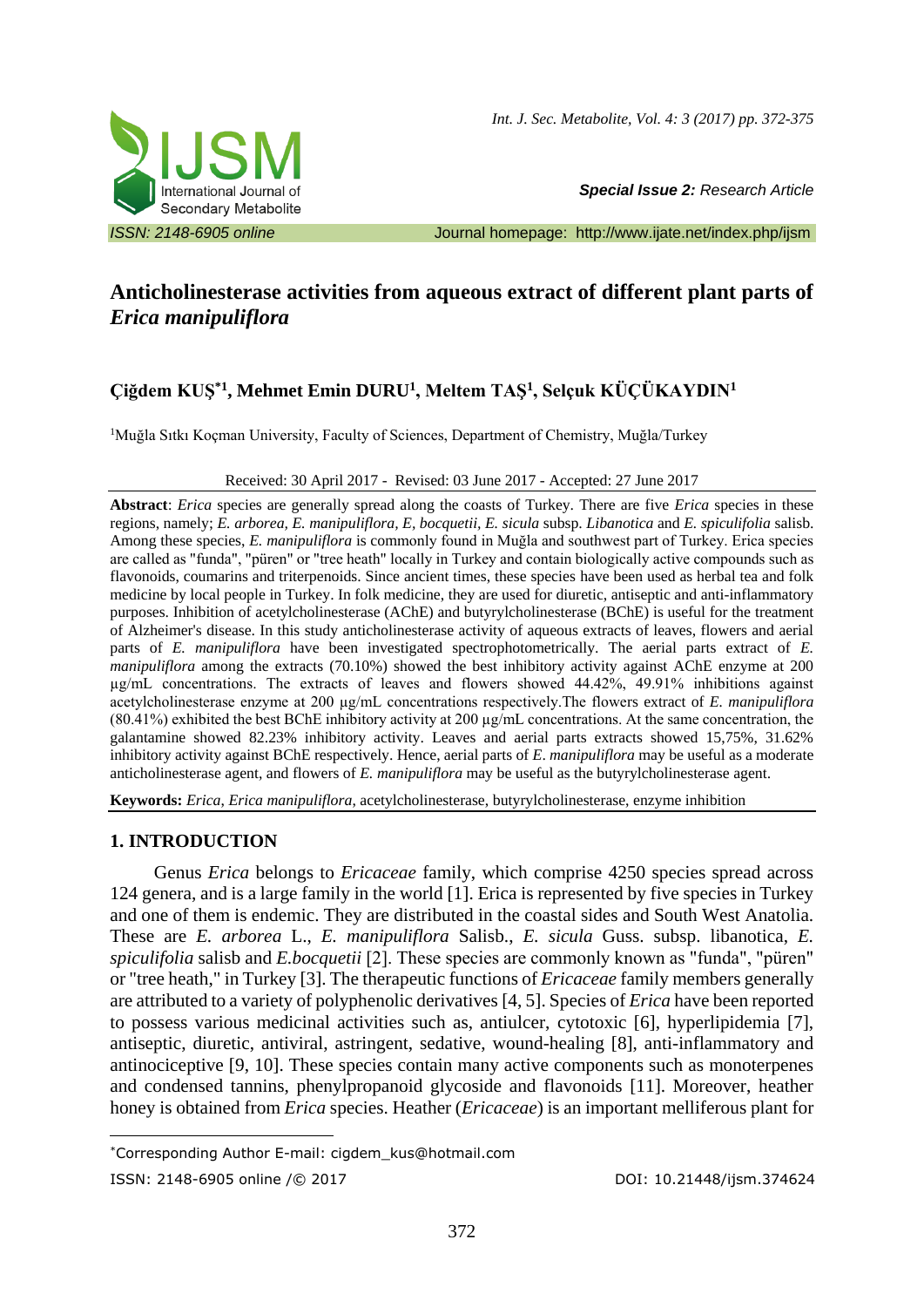honey bees [12]. In the literature, heather honey which possessed high antioxidant activity and high phenolic composition make them valuable food items for human health [13].

Alzheimer's disease is characterized with impaired memory and behavior. Acetylcholinesterase (AChE) inhibitor has been used as a drug for the treatment of Alzheimer's disease because acetylcholine level is enhanced in the brain by using AChE inhibitors [14]. Recently, the searching for new AChE inhibitors from plant sources is of great interest among scientists [15]. AChE usually presents in the brain and BChE in the peripheral tissues [16]. Extracts of several medicinal plants have been reported to be effective in the inhibition of BChE and AChE [17]. Several plants from Ericaceae family have shown a very strong inhibitory activity against AChE and BChE [18].

In this study, it was aimed to investigate the inhibitory activities on acetylcholinesterase and butyrylcholinesterase enzymes by using infusions obtained from three different parts of the *Erica manipuliflora* plant (leaf, flower and aerial parts) commonly growing in Muğla.

## **2. MATERIAL and METHODS**

### **2.1. Plant Material**

*Erica manipuliflora* were randomly selected and collected at the flowering period in October of 2016 from Muğla-Ula in Turkey. After collection, plant material was stored in a dry place, completely protected from sunlight. After drying, leaves, flowers and aerial parts of the plant were manually separated and stored at -4°C until extraction.

## **2.2. Preparation of Infusions**

Plant materials (20 g) were added to 50 mL of ultra-distilled water (at the initial temperature of 85 °C) for 15 min, with stirring. Infusions were filtered and their volume was made up to 50 mL. Aqueous infusions were finally transferred to flat bottom flasks. Water were evaporated by freeze-dryer and extracts were stored at -4°C.

### **2.3. Determination of anticholinesterase activity**

The AChE and BChE inhibitory activities were measured by slight modifications of the spectrophotometric method [19]. All conditions were identical to those described in the earlier publication [20]. Galantamine was used as a reference compound. The results are given as the percentage of inhibition concentration.

## **3. RESULTS and DISCUSSIONS**

In this study, aqueous extractions from three different parts (leaves, flower, aerial parts) of *Erica manipuliflora* were obtained by infusion. The obtained extracts have been investigated for their inhibitory activities on acetylcholinesterase and butyrylcholinesterase enzymes according to the method given above. Galantamine was used as reference standard. The results are given in Table 1 and Table 2.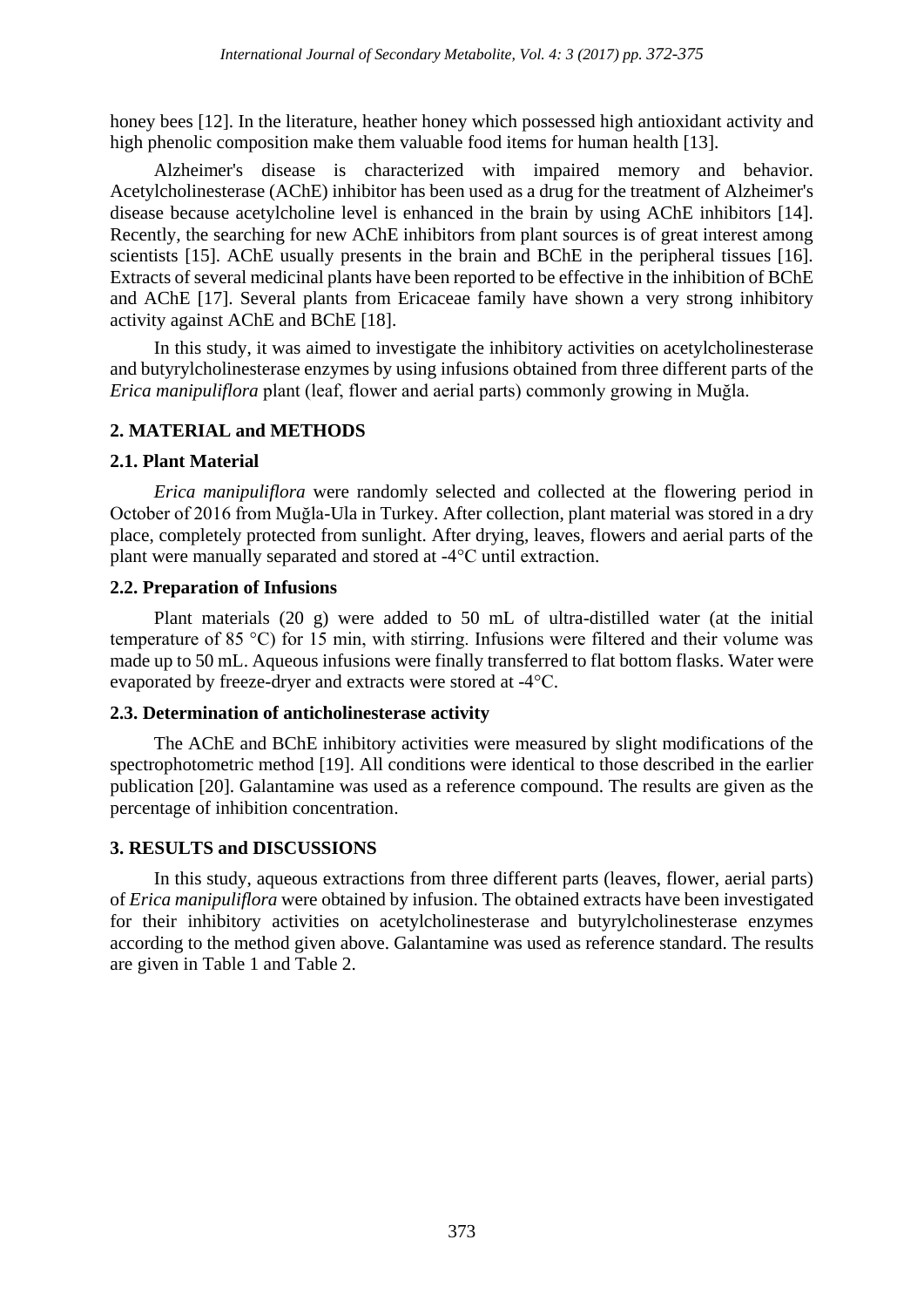|                                             | % Inhibition |                                                                     |               |               |
|---------------------------------------------|--------------|---------------------------------------------------------------------|---------------|---------------|
| <b>Aqueous Extracts</b>                     | $25\mu$ g/mL | $50\mu$ g/mL                                                        | $100\mu$ g/mL | $200\mu$ g/mL |
| Infusion of <i>Erica</i> leaves (ELT)       |              | $13.48 \pm 1.85$ $26.78 \pm 1.78$ $35.50 \pm 1.32$ $44.42 \pm 1.95$ |               |               |
| Infusion of <i>Erica</i> aerial parts (EAT) |              | $35.36\pm1.20$ $51.22\pm1.64$ $64.84\pm1.52$ $70.10\pm1.79$         |               |               |
| Infusion of <i>Erica</i> flowers (EFT)      |              | $19.36 \pm 1.75$ $27.28 \pm 1.47$ $37.51 \pm 1.88$ $49.91 \pm 1.14$ |               |               |
| Standard (Galantamine)                      |              | $75,99\pm0.05$ $78,08\pm0.47$ $78,76\pm0.08$ $80,41\pm0.05$         |               |               |

**Table 1.** Acetylcholinesterase enzyme inhibitory activities of the infusions of *E. manipuliflora* leaves, flowers, aerial parts

**Table 2.** Butyrylcholinesterase enzyme inhibitory activities of the infusions of *E. manipuliflora* leaves, flowers, aerial parts

|                                             | %Inhibition      |                  |                                              |                  |
|---------------------------------------------|------------------|------------------|----------------------------------------------|------------------|
| <b>Aqueous Extracts</b>                     | $25\mu$ g/mL     | $50\mu$ g/mL     | $100\mu$ g/mL                                | $200\mu$ g/mL    |
| Infusion of <i>Erica</i> leaves (ELT)       | $3,46\pm3,49$    | $11,83\pm1,84$   | $12,92 \pm 5,17$                             | $15.75 \pm 2.93$ |
| Infusion of <i>Erica</i> aerial parts (EAT) | $8,82\pm2,25$    |                  | $16,46\pm2,20$ $21,22\pm0.41$ $31,62\pm0.90$ |                  |
| Infusion of <i>Erica</i> flowers (EFT)      | $43,62 \pm 9,37$ | $57,64 \pm 1,73$ | $69,10\pm0.35$                               | $80,41\pm0.98$   |
| Standard (Galantamine)                      | $64.99 \pm 0.05$ |                  | $73,96\pm0.08$ $79,27\pm0.17$                | $82,23\pm0.15$   |

## **4. DISCUSSION and CONCLUSION**

The infusion of aerial parts of *E. manipuliflora* at 200 µg/mL concentration has shown the highest inhibitory activity (70.10%) against acetylcholinesterase enzyme, while the infusion of flowers has exhibited maximum inhibitory activity (80,41%) against butyrylcholinesterase enzyme. All tests were compared to galantamine is used as a reference compound. According to this result, the infusion of aerial parts of *E. manipuliflora* has exhibited a moderate inhibitory activity against AChE. On the other hand, infusion of flowers has shown almost the same inhibition value with the reference compound (galantamin) against the BChE enzyme. Thus, we can say that the infusion of *E. manipuliflora* flowers has the best level inhibitory activity against the butyrylcholinesterase enzyme.

### **Conflict of Interests**

Authors declare that there is no conflict of interests.

### **5. REFERENCES**

- [1] Christenhusz, M. J., & Byng, J. W. (2016). The number of known plants species in the world and its annual increase. *Phytotaxa*,*261*(3), 201-217.
- [2] Güvenç, A., & Kendir, G. (2007). The leaf anatomy of some *Erica* taxa native to Turkey. *Fabad Journal of Pharmaceutical Sciences*, 32, 121-125.
- [3] Baytop, T. (1999). Türkiye'de Bitkiler ile Tedavi Geçmişte ve Bugün. *2nd ed. İstanbul: Nobel Tıp Kitabevleri*.
- [4] Marquez-Garcia, B., Fernandez, M.A., & Cordoba, F. (2009). Phenolics composition in *Erica sp*. differentially exposed to metal pollution in the Iberian Southwestern pyritic belt. *Bioresource technology*,100, 446-451.
- [5] Guendouze-Bouchefa, N., Madani, K., Chibane, M., Boulekbache-Makhlouf, L., Hauchard, D., Kiendrebeogo, M., Stevigny, C., Okusa, P.N., & Duez, P. (2015). Phenolic compounds, antioxidant and antibacterial activities of three *Ericaceae* from Algeria. *Industrial Crops and Products,* 70, 459-466.